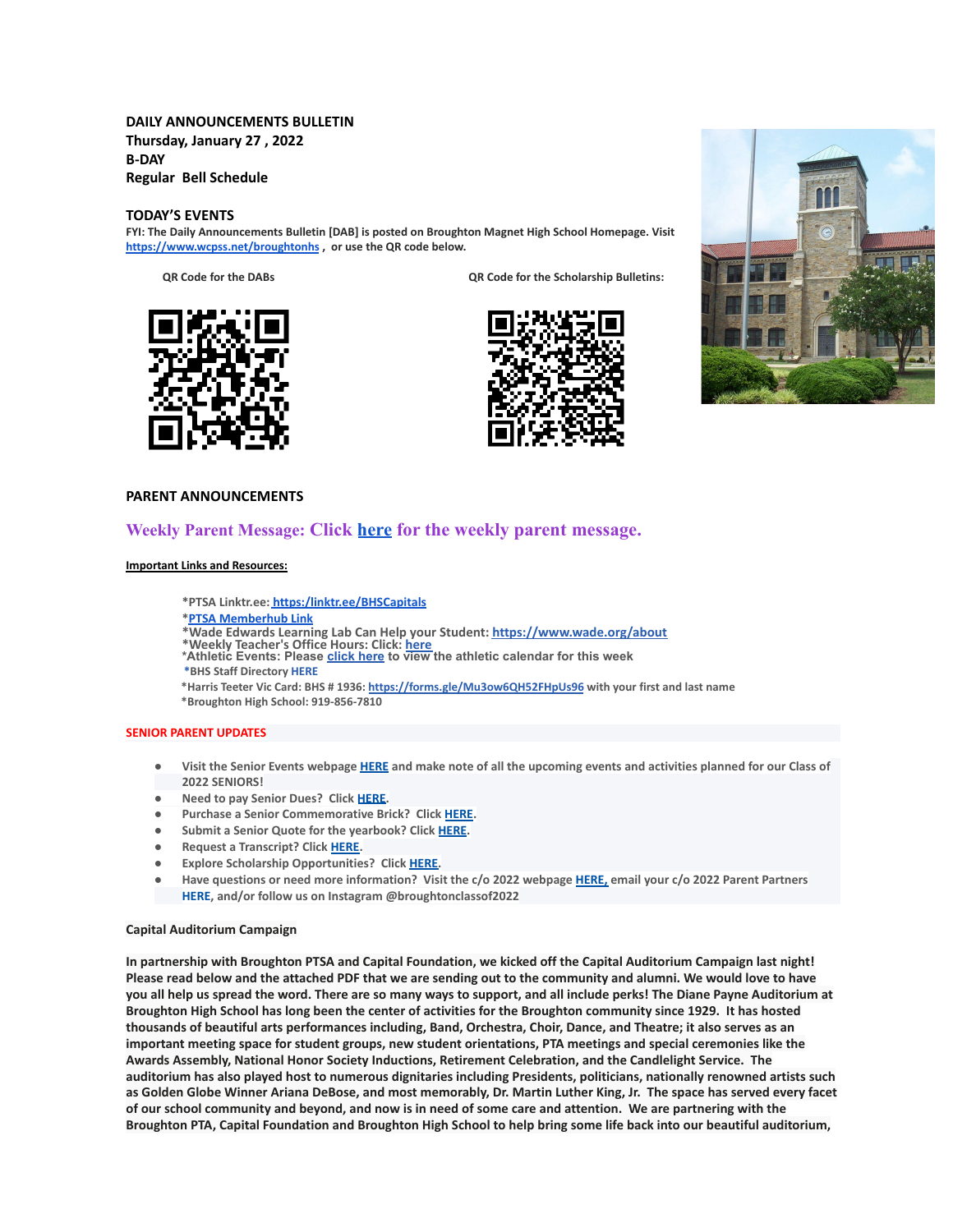**starting with new carpet! The total cost of the project is \$20,000 and we are hoping to fundraise \$10,000 of that with your support. We hope that because we all enjoy the opportunity to perform, meet, and socialize in this special space, we can all come together to help ensure that it will serve our community for many years to come!**

**<https://bhsboosters.memberhub.gives/auditorium/Campaign/Details> Broughton Fine Arts Team Jodi Aker, Cathy Braswell, Jordan Clifton, Chris Conley, Margie Harrison and Betsy Graves**

Senior Ads for the Yearbook - If you want to purchase a Senior Ad or know someone who might, let them know to do so before February 10. February 10th will be the last day for Senior Ads to be purchased so do so **as soon as possible.**

**GLOBAL POINTS OF PROGRESS - United States: A U.S. airline recently completed the first commercial flight using 100% sustainable aviation fuel.** Air travel generates a billion metric tons of carbon dioxide emissions annually - the majority of which comes from commercial flights - and accounts for roughly 2% of global emissions. SAFs, which are typically made from a medley of biomass and waste resources such as grease or cooking oil, can achieve a similar performance as traditional jet fuel with a fraction of the carbon output.

### **STUDENT ANNOUNCEMENTS [GENERAL]**

## **Important Dates:**

- **● Mondays and Wednesdays after school 2:30-4:00pm. BHS Tutoring Lab. No sign-up required! [Click](https://m7scym5f.r.us-east-1.awstrack.me/L0/https:%2F%2Fwww.wcpss.net%2Fsite%2Fdefault.aspx%3FPageType=3%26DomainID=4392%26ModuleInstanceID=21100%26ViewID=6446EE88-D30C-497E-9316-3F8874B3E108%26RenderLoc=0%26FlexDataID=241251%26PageID=9712/1/0100017e2b02233b-2a2771a0-1386-4e8a-844a-4bdf9904ed8a-000000/dk0dCUmX27sls_W8flHXn3LxU-U=251) [Here for Info](https://m7scym5f.r.us-east-1.awstrack.me/L0/https:%2F%2Fwww.wcpss.net%2Fsite%2Fdefault.aspx%3FPageType=3%26DomainID=4392%26ModuleInstanceID=21100%26ViewID=6446EE88-D30C-497E-9316-3F8874B3E108%26RenderLoc=0%26FlexDataID=241251%26PageID=9712/1/0100017e2b02233b-2a2771a0-1386-4e8a-844a-4bdf9904ed8a-000000/dk0dCUmX27sls_W8flHXn3LxU-U=251)**
- **● This Week's Athletics Calendar: [Click Here for Info](https://m7scym5f.r.us-east-1.awstrack.me/L0/https:%2F%2Fwww.wakecountyathletics.com%2Fpage%2Fshow%2F1952934-master-calendar/1/0100017e2b02233b-2a2771a0-1386-4e8a-844a-4bdf9904ed8a-000000/IyYRBiuRdg1s0v8W_tGJnYAFA5g=251)**

## **ALL 2022 SPRING CLASSES ARE FULL at BROUGHTON HIGH SCHOOL.**

**Check [JORDANDRIVING.COM](http://jordandriving.com/) around the first of April for Summer driver education information.**

## **Yearbook prices are about to go from 95 dollars to 100 dollars on January 28th**

Princeton Review and WCPL now offer students free virtual practice ACT and SAT tests they can take anytime! All the information needed is in the below message. More resources (including the below links) are on this page: **[https://guides.wakegov.com/levelup.](https://guides.wakegov.com/levelup)**

Princeton Review and WCPL are excited to offer students free virtual practice ACT and SAT tests they can take ANYTIME! All you need is the information below. After the test you will receive a comprehensive score report **detailing your strengths and weaknesses.**

**SAT: <https://www.princetonreview.com/product/details/?id=MAR-RSAT-OLTEST2&z=27502>**

**ACT: <https://www.princetonreview.com/product/details?id=MAR-ACT-OLTEST&z=27502>**

**WCPL offers one-on-one help with the college process. Make an appointment today at <https://www.wakegov.com/libraries/levelup>.**

BHS Sports & Entertainment Marketing students are excited for our 5th annual Play4Kay game this Friday, January 28th! The women will take on Cap 6 rival, Leesville, in a "pink-out" with the JV beginning at 5 and the Varsity at approximately 6:30. We will be honoring all cancer survivors in attendance during halftime of both games. There will also be a performance by the BHS Dance Team during the varsity halftime. SEM students will be selling commemorative (pink) event t-shirts for \$10 this week during both lunches or in Room 3218 (Patterson). We also have long sleeve (navy or pink) Kay Yow Cancer Fund t-shirts for \$10, Nike (pink) headbands for \$5 or a special "bundle offer" for \$12 that includes your choice of any t-shirt AND a headband. Our auction is open for bids NOW until Friday at 8 pm. There are a lot of great items included! Also, back by popular demand are our Flamingos! Get your flamingo order in before dates sell out! ALL proceeds from t-shirt sales, our auction, and flamingo flocking are donated to the Kay Yow Cancer Fund to support scientific research in the search for a cure of all cancers affecting women. Please visit our event website at [tinyurl.com/bhsp4k](http://tinyurl.com/bhsp4k) for more information regarding all our Play4Kay activities. We hope to see you Friday!

**The Special Olympics Club will be meeting Monday the 31st, come to the upper rooms of the Holiday Gym from 2:30-3 to make Valentines day cards!**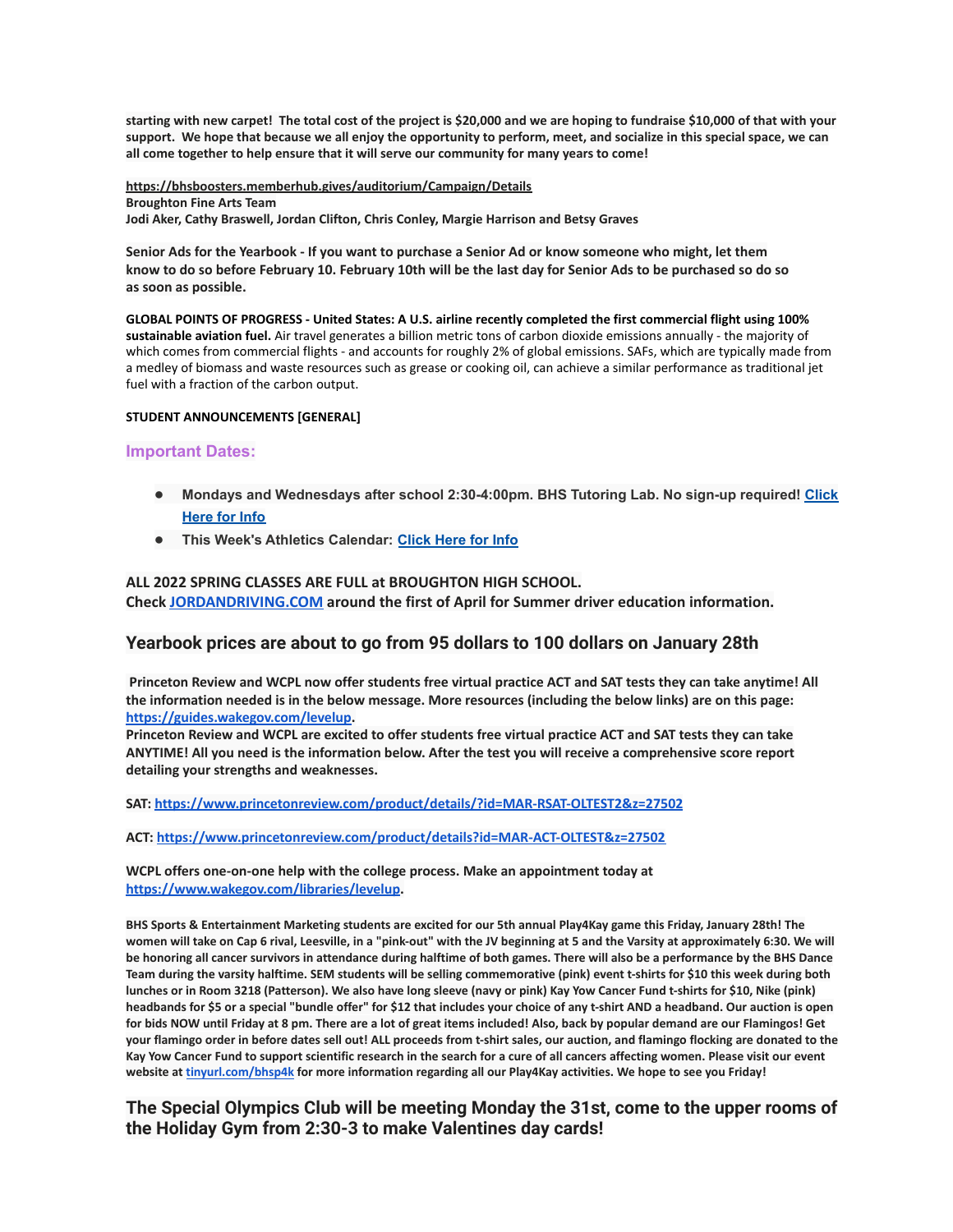**There is a clothing drive for Note in The Pocket, a nonprofit that clothes children in need in Wake County, going on throughout the month of January. The donation bin is in the cafeteria.**

**The Caps for the Community QOH Fundraiser is now live and donations are being accepted. This fundraiser is working with UNC Children's hospital to donate toward the Family Assistance Fund which helps patients and their families in need of help with things like travel and meals. All donations are appreciated and 100% tax deductible! See more at <https://capsforcommunity.maxgiving.events/about-us> Or at @bhscaps on instagram.**

Calling all students: The Queen of Hearts Auditions for entertainment will be on Wednesday, February 2 and Thursday, February 3. Please sign up by January 26th. Posters are around the school and on the website. If you already signed up look out for a email from Ms. Graves! Come out and show your talents!! Contact Ms. Graves with **any questions! [https://drive.google.com/drive/folders/1DDJHJ29QA1zztSecNbEBzz\\_Zs6gbwKJo?usp=sharing\](https://drive.google.com/drive/folders/1DDJHJ29QA1zztSecNbEBzz_Zs6gbwKJo?usp=sharing)**

### **News from the WELL:**

**Writing Your Best** Essays - a series of virtual workshops. Pick one - come to them all. Series starts Feb. 2, every other week through April **27. 3:30 - 5 p.m. Register @<https://www.wade.org/tutoring>**

**ACT/SAT Boot Camps Return: In-person test prep at the WELL Several dates through Aug. '22 Register online @<https://www.wade.org/act-sat-prep>**

**Virtual Studying & Notetaking Workshop - FREE Wednesday, Feb. 26. 3-4:30 Register Now @[wade.org](http://wade.org/)**

**Broughton has been asked to nominate current sophomores for the 2022 Carleton Liberal Arts Experience! [June 25 - July 2, 2022]. Carlton is a liberal arts college in Northfield, Minnesota. This is a one-week, fully funded (and in-person!) summer program intended for students who identify as Black or African American, or those interested in African American culture. Nominees should also be active in their community, taking challenging courses, and engaged in extracurricular activities.Admitted CLAE scholars will have all fees covered: including travel costs, and room and board! In interested in being nominated, see Mr. Rudder in the Guidance Resource Center [Room 1209].**

# **STUDENT ANNOUNCEMENTS [JUNIORS & SENIORS]**

**Seniors planning to attend NCA&T State University: The Nathaniel L. Hines Scholarship** is provided by the **North Carolina A&T State University (A&T)**, Raleigh/Wake Alumni Chapter to provide educational assistance to students who have enrolled and have been accepted at A&T. The Scholarship provides \$500 per semester for the student's freshman, sophomore, junior and senior years for a total Scholarship Award of \$4000.00, provided the student maintains an overall GPA of 3.0. The Scholarship may be applied to any educational expenses within the student's cost of attendance (i.e. tuition, fees, insurance, computer purchases, internet service, room, meal plans, books, etc.). Applicants must have a minimum 3.3 GPA and minimum 1100 SAT or 22 ACT. Apply: <https://www.raleighwakeaggiealumni.org/nathanielhinesscholarship>. Deadline: January 31, 2022.

**Juniors interested in Davidson College**: Broughton Juniors are invited to join the Davidson staff and colleagues for a workshop series designed to help support High School Juniors as they begin their college search and admission process. The Admission Intensive winter workshops will take place on **February 5th and February 12th**. All sessions are free and students can attend as many as they like. Students can view the full schedule and find registration information [here](https://mx.technolutions.net/ss/c/gsby7xed_Q9kJKoUKuDGdMBUG3-78NQfNkUnQGia9F8V-xNN8c3BJdcnQxjLAj_5KyFdjmZKrWbQA9RQ44S1dXRue3ckkqdFSIHeLCL91S0/3iw/VSFX9022RMauN26Ck2oNUg/h0/-I0oxg02W5ANWGFC0ZjLrJX_0kWOoFRpsNcDP__LXSk).

# **Seniors interested in Emory & Henry College [Virginia]**: **RSVP for Spring 2022 admission event and scholarship dates:**

- **[Healthcare Pre-Professional Scholarship](https://api.targetx.com/email-interact/redirect?id=MTEwMDAwOTQyIDcwMTV3MDAwMDAxSXB4OEFBQyBhMTM1dzAwMDAwVmpJZ1RBQVYgMDAzNXcwMDAwM1R2ZmNEQUFS&link=https%3A//www.ehc.edu/academics/pre-health/resources-opportunities/scholarships/&tlink=aHR0cHM6Ly93d3cuZWhjLmVkdS9hY2FkZW1pY3MvcHJlLWhlYWx0aC9yZXNvdXJjZXMtb3Bwb3J0dW5pdGllcy9zY2hvbGFyc2hpcHMv)**
- February 12 & 19; March 19; April 23 & 30: Admissions [Saturday Visits](https://api.targetx.com/email-interact/redirect?id=MTEwMDAwOTQyIDcwMTV3MDAwMDAxSXB4OEFBQyBhMTM1dzAwMDAwVmpJZ1RBQVYgMDAzNXcwMDAwM1R2ZmNEQUFS&link=https%3A//eh.secure.force.com/events/targetX_eventsb__events%23/esr%3Feid%3Da1O5w00000BxPFXEA3&tlink=aHR0cHM6Ly9laC5zZWN1cmUuZm9yY2UuY29tL2V2ZW50cy90YXJnZXRYX2V2ZW50c2JfX2V2ZW50cyMvZXNyP2VpZD1hMU81dzAwMDAwQnhQRlhFQTM%3D)
- February 12, 2022: [Equine Open House](https://api.targetx.com/email-interact/redirect?id=MTEwMDAwOTQyIDcwMTV3MDAwMDAxSXB4OEFBQyBhMTM1dzAwMDAwVmpJZ1RBQVYgMDAzNXcwMDAwM1R2ZmNEQUFS&link=https%3A//www.ehc.edu/live/events/46474-blue-gold-equine-open-house&tlink=aHR0cHM6Ly93d3cuZWhjLmVkdS9saXZlL2V2ZW50cy80NjQ3NC1ibHVlLWdvbGQtZXF1aW5lLW9wZW4taG91c2U%3D)
- February 26, 2022: [Blue & Gold Open House](https://api.targetx.com/email-interact/redirect?id=MTEwMDAwOTQyIDcwMTV3MDAwMDAxSXB4OEFBQyBhMTM1dzAwMDAwVmpJZ1RBQVYgMDAzNXcwMDAwM1R2ZmNEQUFS&link=https%3A//www.ehc.edu/live/events/44700-blue-gold-open-house&tlink=aHR0cHM6Ly93d3cuZWhjLmVkdS9saXZlL2V2ZW50cy80NDcwMC1ibHVlLWdvbGQtb3Blbi1ob3VzZQ%3D%3D)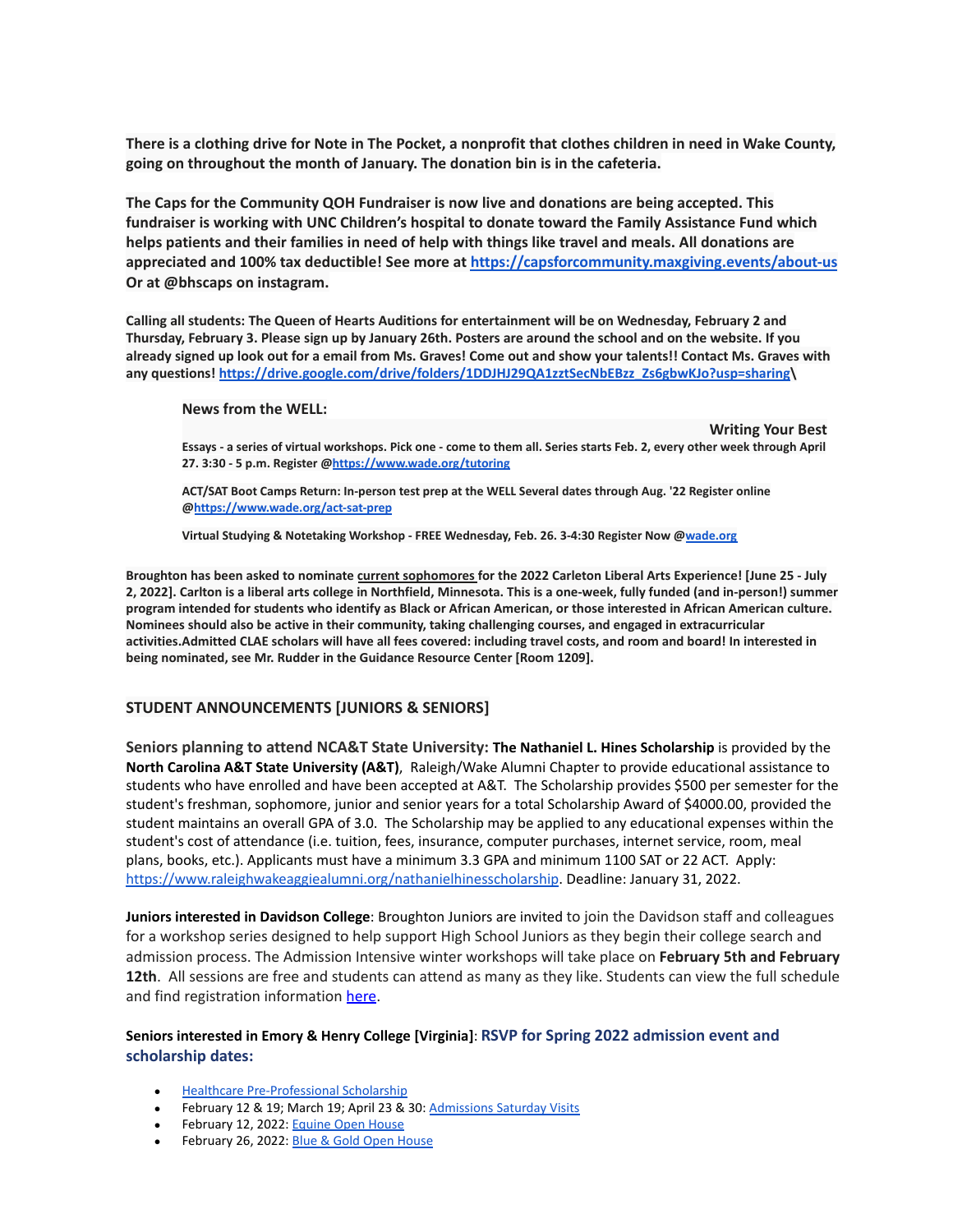- February 26, 2022: [Bonner Scholars](https://api.targetx.com/email-interact/redirect?id=MTEwMDAwOTQyIDcwMTV3MDAwMDAxSXB4OEFBQyBhMTM1dzAwMDAwVmpJZ1RBQVYgMDAzNXcwMDAwM1R2ZmNEQUFS&link=https%3A//www.ehc.edu/civic-engagement/scholarships/&tlink=aHR0cHM6Ly93d3cuZWhjLmVkdS9jaXZpYy1lbmdhZ2VtZW50L3NjaG9sYXJzaGlwcy8%3D) Interviews
- April 9, 2022: [Blue & Gold Junior Visit Day](https://api.targetx.com/email-interact/redirect?id=MTEwMDAwOTQyIDcwMTV3MDAwMDAxSXB4OEFBQyBhMTM1dzAwMDAwVmpJZ1RBQVYgMDAzNXcwMDAwM1R2ZmNEQUFS&link=https%3A//www.ehc.edu/live/events/44701-blue-gold-junior-visit-day&tlink=aHR0cHM6Ly93d3cuZWhjLmVkdS9saXZlL2V2ZW50cy80NDcwMS1ibHVlLWdvbGQtanVuaW9yLXZpc2l0LWRheQ%3D%3D)

**Seniors still trying to find the "right" college: Goucher [Located just outside of Baltimore on 287 wooded acres] could be the perfect choice.**

- **● Goucher is home to 1,100 undergraduates from 43 states and from countries around the world.**
- With a 10:1 [student](https://mx.technolutions.net/ss/c/gsby7xed_Q9kJKoUKuDGdBGkTudmxJPwzv0ALZpEtIFGgicgCf-lU6dH8zrP9TzOm-lufZLEAXYPLG9tMXiVDA/3iz/KxoJjjoZRs-d8asFVEqvNA/h0/mkQNoeSViFobJy5EqENOCLV6J-62TCWpTLulOb7njY0) to faculty ratio, professors know their students by name as well as their [academic](https://mx.technolutions.net/ss/c/gsby7xed_Q9kJKoUKuDGdBnxCz2QkoN2l-ZZCSEjUka7isEiBX7iRep0hcNIWWJQO5aeipLvpWE_JTPtEvy-xA/3iz/KxoJjjoZRs-d8asFVEqvNA/h1/tEKZJp4KwLsM54sGthkNkvuePPtLhG8NGl4wnV-p_Pw) and **extracurricular interests. Goucher graduates often state that the relationships they develop with professors are what helped them succeed.**
- Our emphasis on a Global Experience with 100% Study [Abroad](https://mx.technolutions.net/ss/c/gsby7xed_Q9kJKoUKuDGdBnxCz2QkoN2l-ZZCSEjUkafGdOwVweKfNP1qAz9QCtR10jWlaswq3LzPhj-G90Uzw/3iz/KxoJjjoZRs-d8asFVEqvNA/h2/Uk-BKITHrsTL5viaVmJq6npfLiOuzgUkXzSIbs68DAc) program has a life-changing impact on our students..
- 97% of our students receive [financial](https://mx.technolutions.net/ss/c/gsby7xed_Q9kJKoUKuDGdAExi4xAMbenLMrL7UsNupOJKCKsaCKaiVroA_GMTCYsMyx6OIjqnQDVMzdNlbIaDA/3iz/KxoJjjoZRs-d8asFVEqvNA/h3/ejAwsFQQObC1ENb5kOFJOZpj8BXhr4HvVo5PiLG_Zvw) aid, and the average aid award is \$36,521 in financial aid (including scholarships, **grants, loans and work-study).**

If you think [Goucher](https://mx.technolutions.net/ss/c/gsby7xed_Q9kJKoUKuDGdLtdRj1BOdSoM95feLKVkcy5qU0JsGJDA02_vGQ6kYYDqPsg0lYzsbFqJFwA3deG5Q/3iz/KxoJjjoZRs-d8asFVEqvNA/h4/XhctjrgXbCM6FGoymNTxHuQhUFBgnyCcydAxOFgp23E) could be a good match, you are encouraged to apply to Goucher today. Our Regular Decision deadline will **remain open until February 15.**

### **Students interested in SCAD [Savannah College of Art and Design]:**

Broughton students are invited to join the SCAD faculty for an upcoming virtual workshop in a variety of creative **areas. Students may register individually using the registration links below.**

### **Sneak Preview into the Business of Beauty and Fragrance Industry**

**Friday, Jan. 28, 4 p.m. ET**

### **[Register](https://trk.cp20.com/click/ad0c-2hl338-szo6mz-1xqli858/)**

What do Rhianna, Hiram, and Kylie Jenner have in common? They are all game changers in the \$550 billion beauty industry. In this presentation with SCAD associate chair Meloney Moore, explore the SCAD business of beauty and **fragrance program and how it prepares students to become marketing executives, designers and entrepreneurs in the skincare, haircare, makeup and fragrance industries. Post-graduation, SCAD alumni work with brands such as Maybelline, M.A.C Cosmetics, Estee Lauder, Bulgari, and Chanel. Learn about international study opportunities, classroom dynamics, student work, career prep, industry partnerships and more.**

**Looking for more? View a [complete](https://trk.cp20.com/click/ad0c-2hl338-szo6n0-1xqli855/) list of upcoming virtual SCAD workshops and chats online.**

**Seniors interested in Wake Tech: Wake Tech has recently launched a new website at explore.waketech.edu! This is a page designed for prospective students. It contains virtual presentations about specific Wake Tech** programs, a calendar of live events we will be hosting, as well as links to register for in-person opportunities. Wake Tech has now resumed offering in-person campus tours.! Students and families can sign up for group tours here: [visit.waketech.edu.](https://www.waketech.edu/recruiting-and-outreach/visit-wake-tech) Students can also make appointments with Ally Pearsall, Recruitment & Outreach Officer, personally to check their application status at **this link here:**

**[https://outlook.office365.com/owa/calendar/WakeTech763687@WakeTechEDU.onmicrosoft.com/bookings/s/CLtsicQDjUK2s3iPAbO-SQ2.](https://outlook.office365.com/owa/calendar/WakeTech763687@WakeTechEDU.onmicrosoft.com/bookings/s/CLtsicQDjUK2s3iPAbO-SQ2)**

**Seniors: Scholarship Bulletin #15 has been posted on our homepage and can be found by going to Students/Seniors/Scholarship Information/Scholarship Bulletins. It has also been posted on the Student Services Webpage**

**[www.broughtonstudentservices.weebly.com.](http://www.broughtonstudentservices.weebly.com)]**

#### **College & University Reps Visiting Broughton**

**Seniors and Juniors may sign up to meet with college representatives who visit Broughton throughout the year. Sign-up sheets are posted in a notebook outside the Guidance Resource Center [Room 1209]. See Mr. Rudder in the Guidance Resource Center if you have questions.**

| <b>Fayetteville State University [NC]</b> | <b>Monday, Jan 31, 2022</b> | B-Day 9:45AM |
|-------------------------------------------|-----------------------------|--------------|
| UNC-Charlotte [NC]                        | <b>Monday, Feb 7, 2022</b>  | A-Day 9:45AM |
| University of Mississippi [Ole Miss]      | Tuesday, Feb 8, 2022        | B-Day 1:15PM |

**SUMMER OPPORTUNITIES**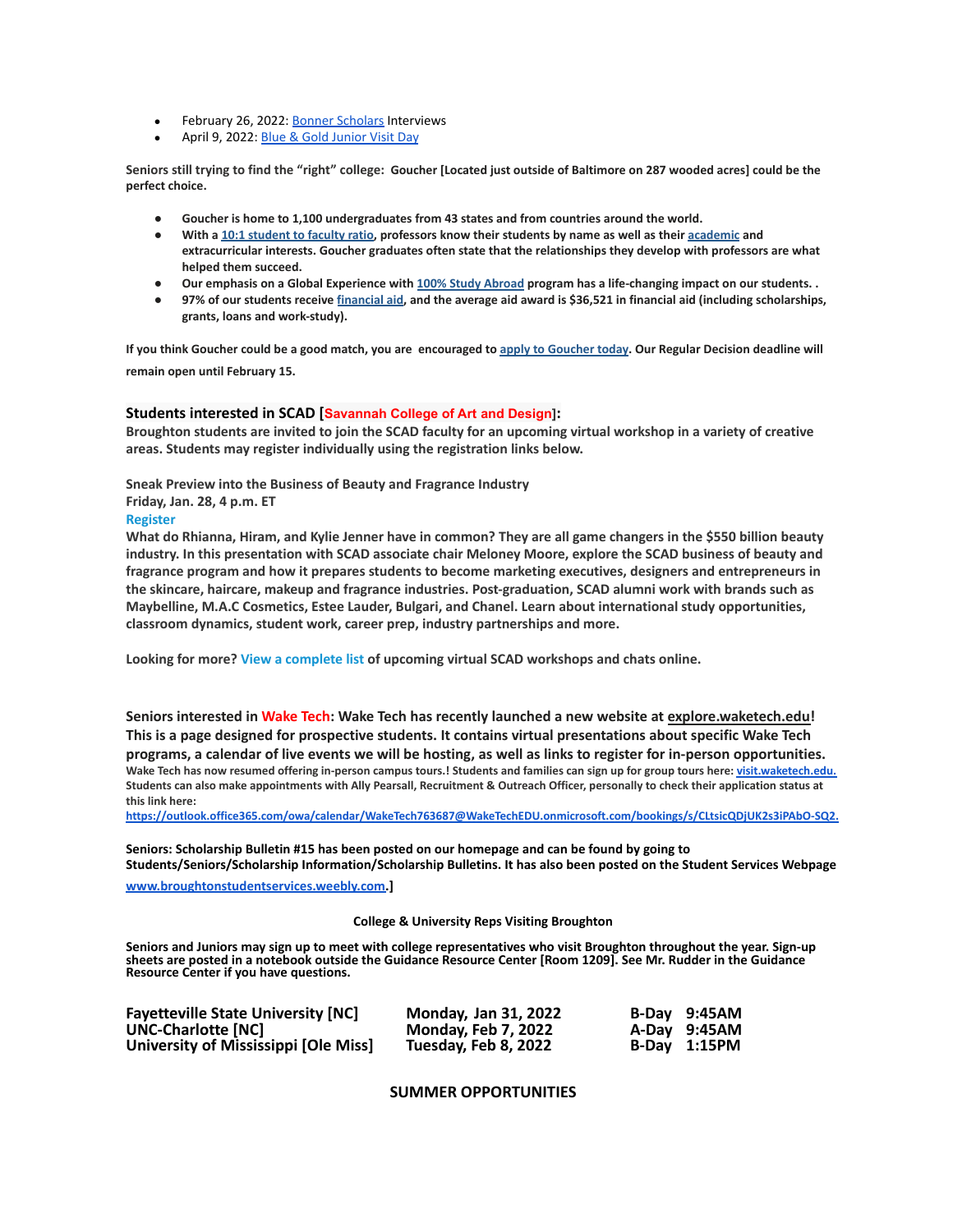The University of the South would like to invite students to join our Chinese [Language](https://mx.technolutions.net/ss/c/eakQ-C8DCmUrd8y7yBWDFiYAOUoJQ4pz7MfbEBpip6l0y_Hm_m-q4S1NAhKySW0l0l52Av-XFInBcX_HbKNhaFaTuY25zEq03f7H2jjkYbiZerVnvT_jJBJvBnD8L-82oFcjCA4feCp5rOrmzPCcig/3h1/Zb0AzY0dSO6ybsQoCzalvA/h1/a-eaRv0bEo5dxrOjmNABke9N9q3IKNCmv7tp3yn1eRg) Camp! The program's primary goal is to **immerse students in the language and culture of China, while enjoying Sewanee's 13,000 acre campus.**

**When: June 15 - July 1, 2022**

**Where: The University of the South, Sewanee, TN**

**Who: Rising high-school sophomores, juniors and seniors. Experience with Chinese language is not required.** Students participating in the program will spend a few hours in the classroom each day, before taking their learning outside and enjoying the many outdoor activities available during the summer at Sewanee in an immersive language environment. Given the **immersive environment, all students are encouraged to apply. Students should be prepared for a variety of outdoor activities including swimming, hiking, rock-climbing, hiking, gardening, caving, camping, and more! For more information about the camp as well as scholarship**

**opportunities, students can visit the Sewanee Chinese Language Camp [website.](https://mx.technolutions.net/ss/c/eakQ-C8DCmUrd8y7yBWDFiYAOUoJQ4pz7MfbEBpip6l0y_Hm_m-q4S1NAhKySW0l0l52Av-XFInBcX_HbKNhaFaTuY25zEq03f7H2jjkYbiZerVnvT_jJBJvBnD8L-82oFcjCA4feCp5rOrmzPCcig/3h1/Zb0AzY0dSO6ybsQoCzalvA/h2/75iusWoe6oX7KGnwrl--J5PGQK1G9zr9iO3WkMg5UHE)**

The University of Chicago's summer pre-college programs draw from the multidisciplinary emphasis and intellectual richness of the College's Core curriculum. Programs with in-person and online courses include: **Immersion:** Course subjects include American politics, biotechnology, developmental psychology, philosophy, physics and

more.

**One-Week Enrichment:** Whether it be leadership, civil discourse, or quantitative analysis of complex problems, each program will advance and enhance skills that students can apply to their studies in high school, college, and beyond.

**Stones and bones:** Students go behind the scenes at the Field Museum - one of the world's great natural history museums and into the field in Wyoming to learn how fossils are collected, analyzed, and conserved.

**UChicago Summer Online:** From anywhere in the world, students can explore subjects like biochemistry, art, and quantitative finance through five-week courses involving real-time interaction, engaging class discussion, and group projects. To learn more about Summer Session, or to apply to the program, visit [www.summer.uchicago.edu](http://www.summer.uchicago.edu).

# **Job Opportunities**

Amy Peake, Director of Employment for several of our area Zaxby's restaurants, Now that school is back in swing, I would like to reach out to advertise employment. Our Zaxby's group pride ourselves with bringing on high schoolers and helping them to develop workplace skills that will benefit them in their adult working life. Many of our graduated students who go off to college come back to work with us during school breaks.



*Amy L. Peake* **Director of Employment ZaxNC, Inc. (919) 909-2529**

**My name is Camden McKinstry, I am the Regional Manager for the UPS Store in the Village District right down the road from Broughton.We are in need of part-time employment at our store. There is an absolutely wild staffing shortage for part time workers these days so we have decided to start hiring high school aged workers.**

**The UPS Store Cameron Village 514 Daniels Street Raleigh, NC 27605 919.834.2121 Web <https://www.theupsstore.com/2325>**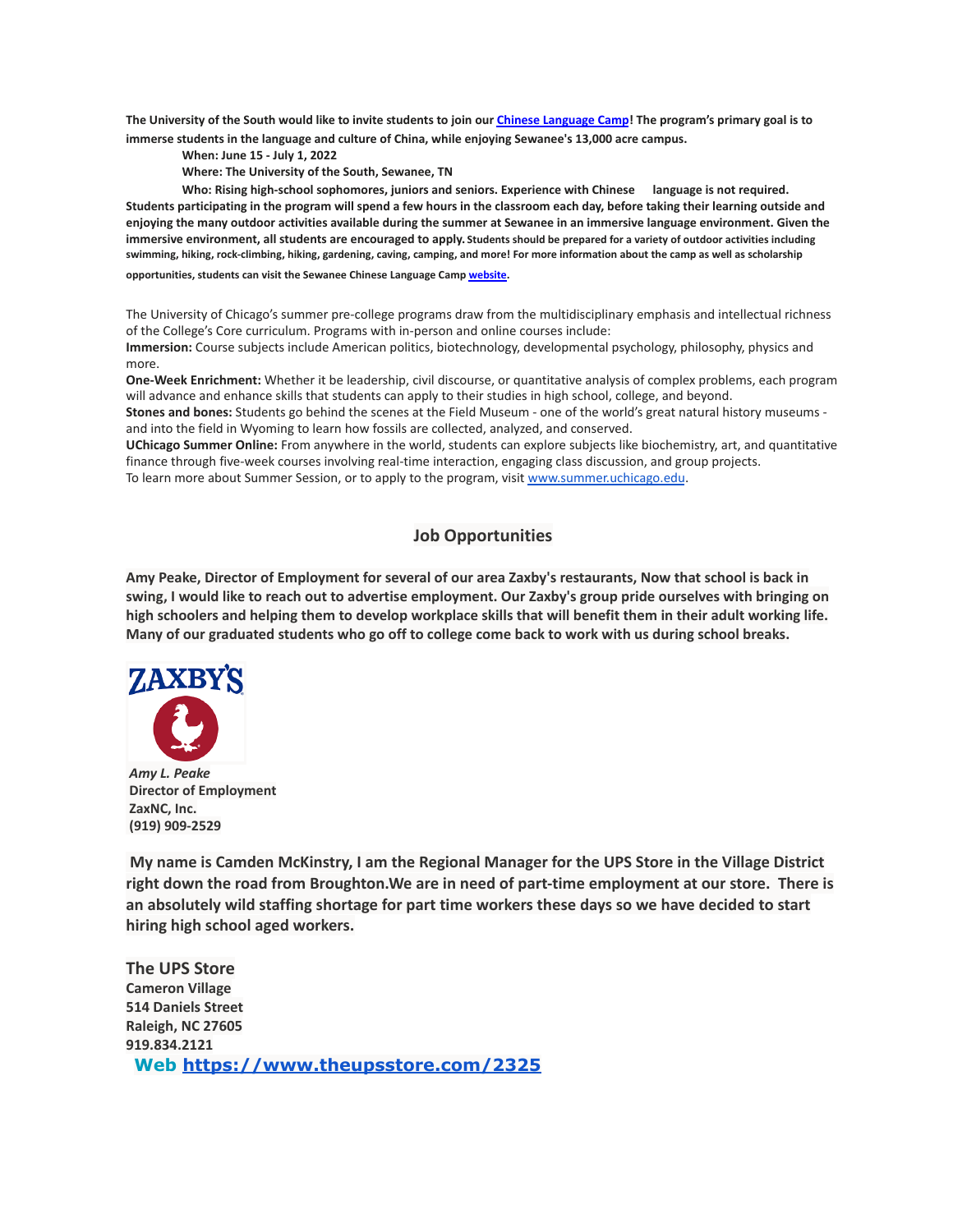**The Director of Camp Royall, the nation's largest and oldest camp for people with autism is in search of dynamic high school students who are interested in learning more about human services and specifically working with those with special needs (autism).We can offer volunteer opportunities during the school year (and in the summer) for those in need of service hours (any age) and we can offer training and paid employment for students 17 years of age and older as well. If interested, visit [www.camproyall.org.](http://www.camproyall.org)**